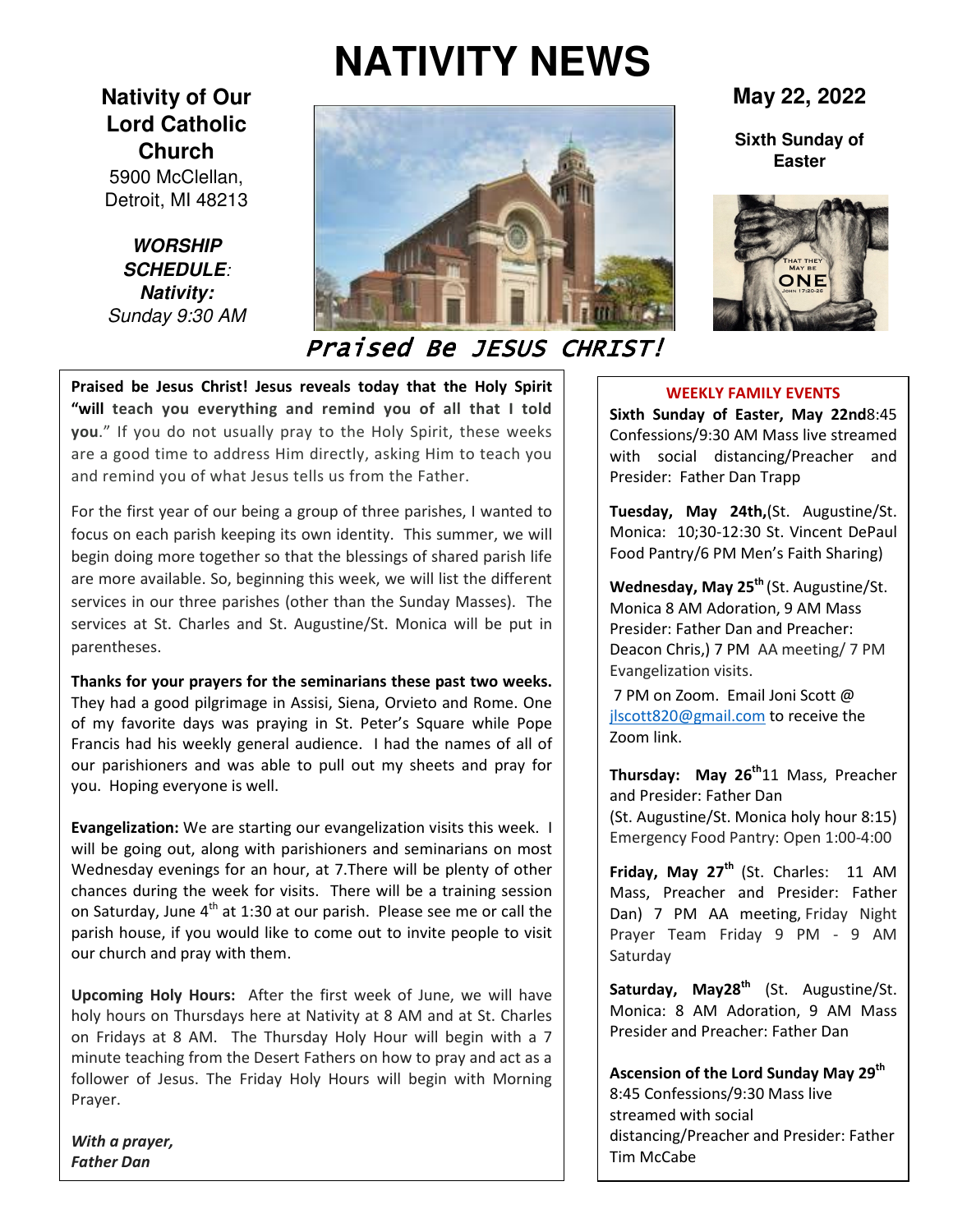## **TODAY'S SCRIPTURE READINGS**

#### **Sixth Sunday of Easter**

**First Reading:**  *Acts 15:1-2, 22-29* 

**Responsorial Psalm**  *O God, let all the nations praise you!* 

**Second Reading:**  *Revelation 21:10-14, 22-23* 

> **Gospel Reading:** *John 14:23-29*

## **NEXT WEEK'S SCRIPTURE READINGS**

**Ascension of Our Lord** 

**First Reading:**  *Acts 1:1-11* 

**Responsorial Psalm**  *God mounts his throne to shouts of joy; a blare of trumpets for the Lord.* 

**Second Reading:**  Hebrews 9:24-28; 10: 19-23

> **Gospel Reading:** *Luke 24:46-53*

## *WELCOME NEW PARISH MEMBERS!*



*How Do I Join Nativity Parish?* 

If you are interested in becoming a member, please call the Parish Office at 313-922-0033 or complete a registration form available in the back of church and drop it in the collection basket.

Want to learn more about the Catholic Faith or religious education programs? Contact Joni Scott, Director of Formation at the Parish House at 313-922-0033.



**In Person at St. Augustine/St. Monica July 11 - 15, 2022!! 9:00 AM – 2:00 PM for ages 4 to 14** 

**And/or** 

## **Nativity Virtual Bible School**

**(Via ZOOM)** 

**July 25 – 29** 

**11:00 AM – 12:15 PM** 

**for Grades Pre-K to 5** 

**12:30 PM-1:30 PM** 

**for Grades 6-12** 

More information coming soon…

#### **Evangelization Committee Bible Question of the Week**

In today's 2nd Reading, the Angel took John in spirit to a great high mountain and showed him the holy city, Jerusalem. There were 12 gates. What was inscribed on each gate?

*Reference: Rev: 21:10-14, 22-23*

## A Prayer for Ukraine

God of peace and justice, we pray for the people of Ukraine today. We pray for peace and the laying down of weapons. We pray for all those who fear for tomorrow, that your Spirit of comfort would draw near to them. We pray for those with power over war or peace, for wisdom, discernment and compassion to guide their decisions. Above all, we pray for all your precious children, at risk an that you would hold and protect them. We pray in the name of Jesus, the Prince of Peace. Amen.

Archbishop Justin Welby **Archbishop Stephen Cottrell** 

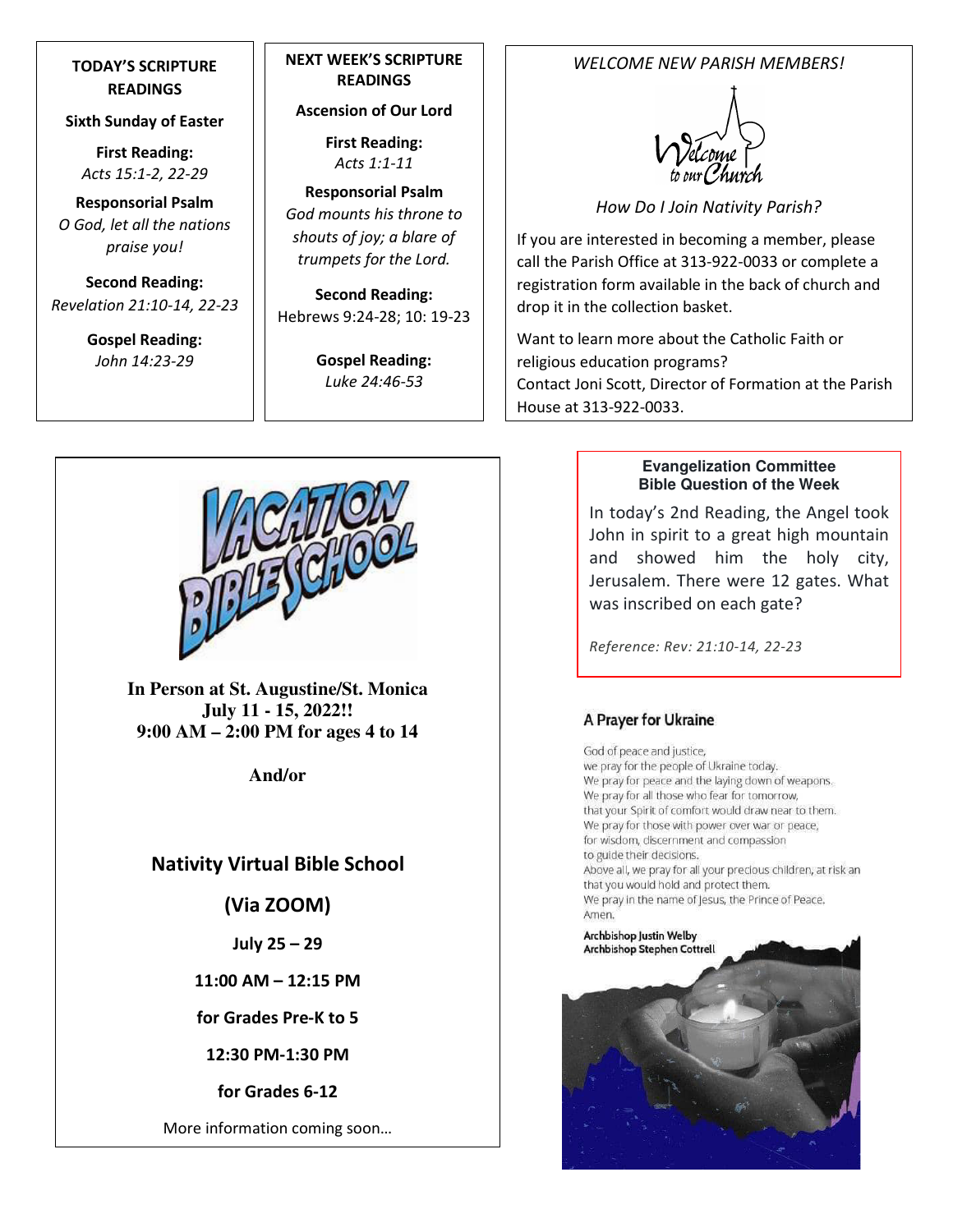### *WHAT'S HAPPENING*

## **IMPORTANT DATES**

**Sunday, May 22nd: HEALING THE RACIAL DIVIDE** Location: Loyola High School 15325 Pinehurst Detroit, MI 48238. 2pm - 5pm.

**Saturday, June 4th:** Evangelization Training at Nativity from 1:30 pm – 4:00 pm. Please sign up in church.

**Pentecost Sunday, June 5th**: New members of the Nativity Parish Council for 2022-2024 will be selected in a drawing. This is an opportunity for active parish members to serve the Parish. We need you to consider stepping up to this responsibility. You would be submitting your name for a two-year term and, if chosen, you would attend Zoom meetings from September thru June to help chart the future of our parish. Please call or email the parish to submit your name or see Chris Mclaughlin or Fran Carnaghi.

*Weekly Family Rosary*: Wednesdays at 7 PM on Zoom. Email Joni Scott @ jlscott820@gmail.com to receive the Zoom link.

*Food Pantry Items Needed This Week:* With the help of your donations, we are keeping up with the demands. This week we need: Pork& Beans, Spaghetti Sauce, Pasta. Many thanks for your generosity!

#### **2022 Father Singer Memorial Scholarships**

The submission period for applications for the scholarships ends June 1, 2022. Applications can be obtained by downloading and printing from the About Us/Our Work section of the Nativity website, nativitydetroit.org. Forms can also be obtained by contacting the parish office.

> I am the Alpha and the Omega<br>the First and the Last the Beginning and the End  $Revelation 22:1$



## **WE PRAY FOR GOD'S HEALING FOR**

Mary Jane Accavitti, Brandon Adams, Brenda Banks, Judy Bartnik, Michele Bezel, Hedwig Buczek, Frank Candela, Brian Cavanaugh, Frank Candela's brotherin-law, Ed, Gabriel Crowe, John Deisinger, Diane Ferschneider, Carol Frattini, Douglas Frattini,Rosa Gracey, NeidraHalthon,Sr. Elaine Hartnett, Bart Houston, Art Hill, Linda, Joe and Patrick Jansen, Journee Jones, Mia Halthon-Jones, Alex Kelly, Genevieve and Rosy Krembel, Clarence Lewis, Deborah Marshall, Kathy McDonald's Granddaughter, Ryan, Bob McKenzie, Jennifer Mondalek, Richard Morecki, Gail Northcutt,Allan Patterson, Helen Randall, Yvonne Rottach, Lily Saith, Phil Scamihorn,Joyce Shahady, Larry Shelton, Jim Singer, Sheila Starke, John Stuart, Marianne Szymanski, Phyllis Treece, Jim Turnbull, Sr. Jolene, Pat Wimble, Carolyn Sutton's friend, Molly, Barbara Gabriel's sister, Pearl, Barron Scott's mom, Vicky, Rosanne Schwartz's grandson, Gavin, Joanne Pierick's sister, Suzanne, the Benigni and Chida Families,Mia Halthon-Jones'mother-in-law, Victoria, and Carol Frattini's niece, Natalie. (**Please notify Anne Crowe at the Parish Office when a name should be removed from this list.)**



#### *A PRAYER FOR HEALING*

*Lord, you are the source of health and healing. In you there is calmand true peace. In pain, anxiety or fear, teach us to yield ourselves to your care, knowing that your love and power surround us to give us health and strengththrough Jesus Christ. our Lord. Amen* 

++++++++++++++++++++++++++++++++++++

#### **On the Rise Bakery Cafe**

Will reopen on June  $9<sup>th</sup>$  at its new location

At the Solanus Casey Center

1780 Mt. Elliot, Detroit, MI 48207